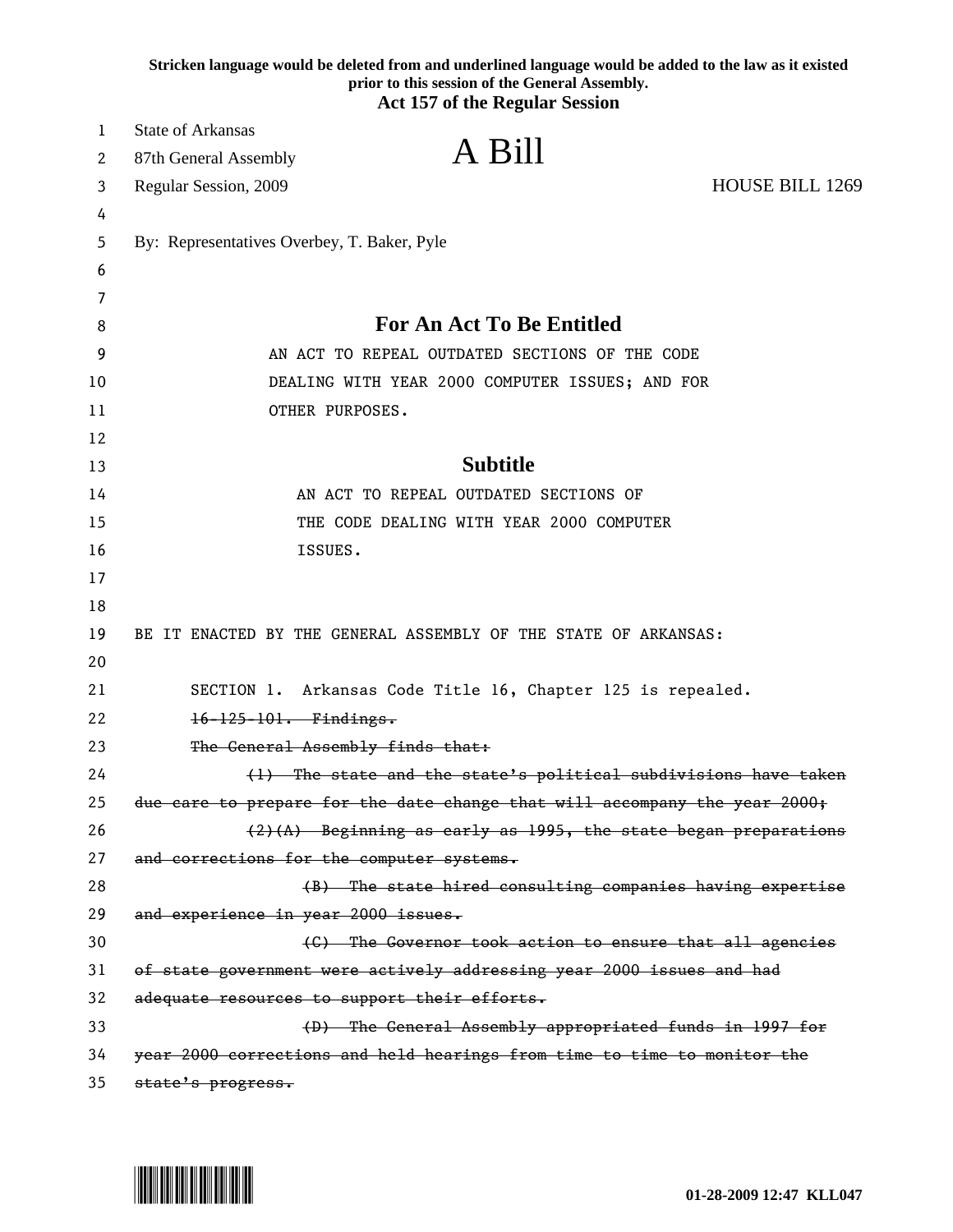| 1  | (E) The state has actively communicated with units of                          |
|----|--------------------------------------------------------------------------------|
| 2  | local government and the federal government to ensure year 2000 efforts were   |
| 3  | broadly coordinated;                                                           |
| 4  | $(3)(A)$ It is estimated that state agencies will spend between                |
| 5  | fifty million dollars and sixty million dollars (\$50,000,000 \$60,000,000) in |
| 6  | assessment, remediation, and testing costs to prevent failures in computer     |
| 7  | systems and embedded systems.                                                  |
| 8  | (B) The efforts of the state are ongoing with respect to                       |
| 9  | the year 2000; and                                                             |
| 10 | $(4)$ (A) The state has acted with diligence in addressing the year            |
| 11 | 2000 issue and in providing remedies when problems are identified.             |
| 12 | (B) All of these actions have been taken with every care                       |
| 13 | to ensure the continuity of state services and government operations to the    |
| 14 | eitizens of Arkansas as the first century of the technological era draws to a  |
| 15 | $e$ lose.                                                                      |
| 16 |                                                                                |
| 17 | $16 - 125 - 102$ . Definitions.                                                |
| 18 | As used in this chapter:                                                       |
| 19 | $(1)$ $(A)$ "Computer system" means any electronic device or                   |
| 20 | collection of devices, including support devices, networks, and embedded       |
| 21 | ehips that contains computer programs, electronic instructions, input data,    |
| 22 | and output data, and that performs functions, including, but not limited to,   |
| 23 | logic, arithmetic, data storage and retrieval, communication, and control.     |
| 24 | (B) "Computer system" does not include calculators that                        |
| 25 | are not programmable;                                                          |
| 26 | (2) "Government computer system" means any computer system owned               |
| 27 | or operated by a governmental entity;                                          |
| 28 |                                                                                |
|    | (3) "Government employee" includes an officer or employee of a                 |
| 29 | governmental entity, including a person acting on behalf of a governmental     |
| 30 | entity in an official capacity, temporarily or permanently, whether with or    |
| 31 | without compensation;                                                          |
| 32 | (4) "Governmental entity" means the State of Arkansas or any                   |
| 33 | office, department, commission, council, board, committee, legislative body,   |
| 34 | agency, institution, or any other establishment of the executive branch,       |
| 35 | judicial branch, or legislative branch of the state, or any municipality,      |